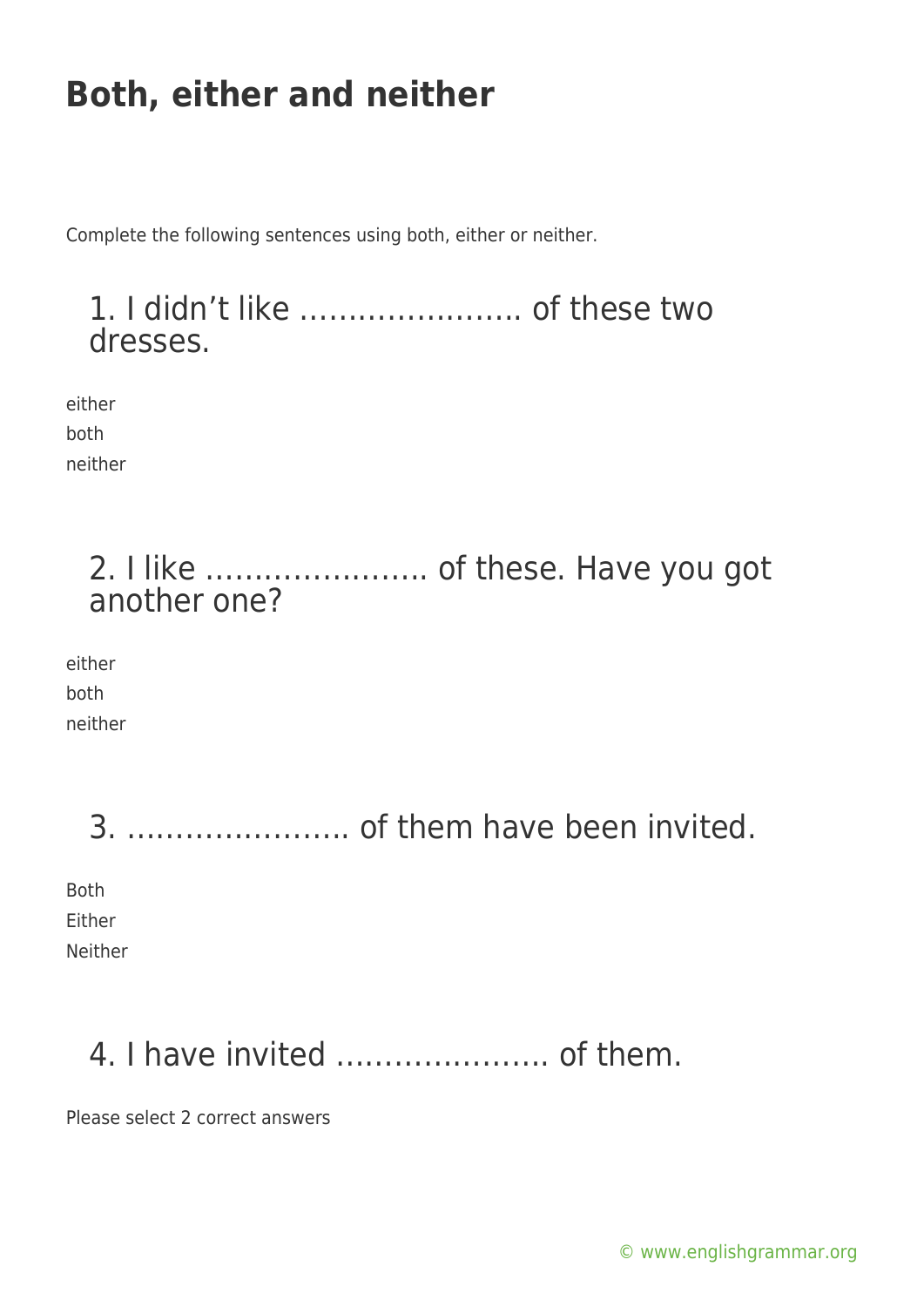both neither either

## 5. I haven't invited ………………….. of them.

either both neither

### 6. They were ………………… eager to hear the news.

either both neither

> 7. ………………… Martin and James are brilliant boys.

Both Either Neither

[© www.englishgrammar.org](https://www.englishgrammar.org/)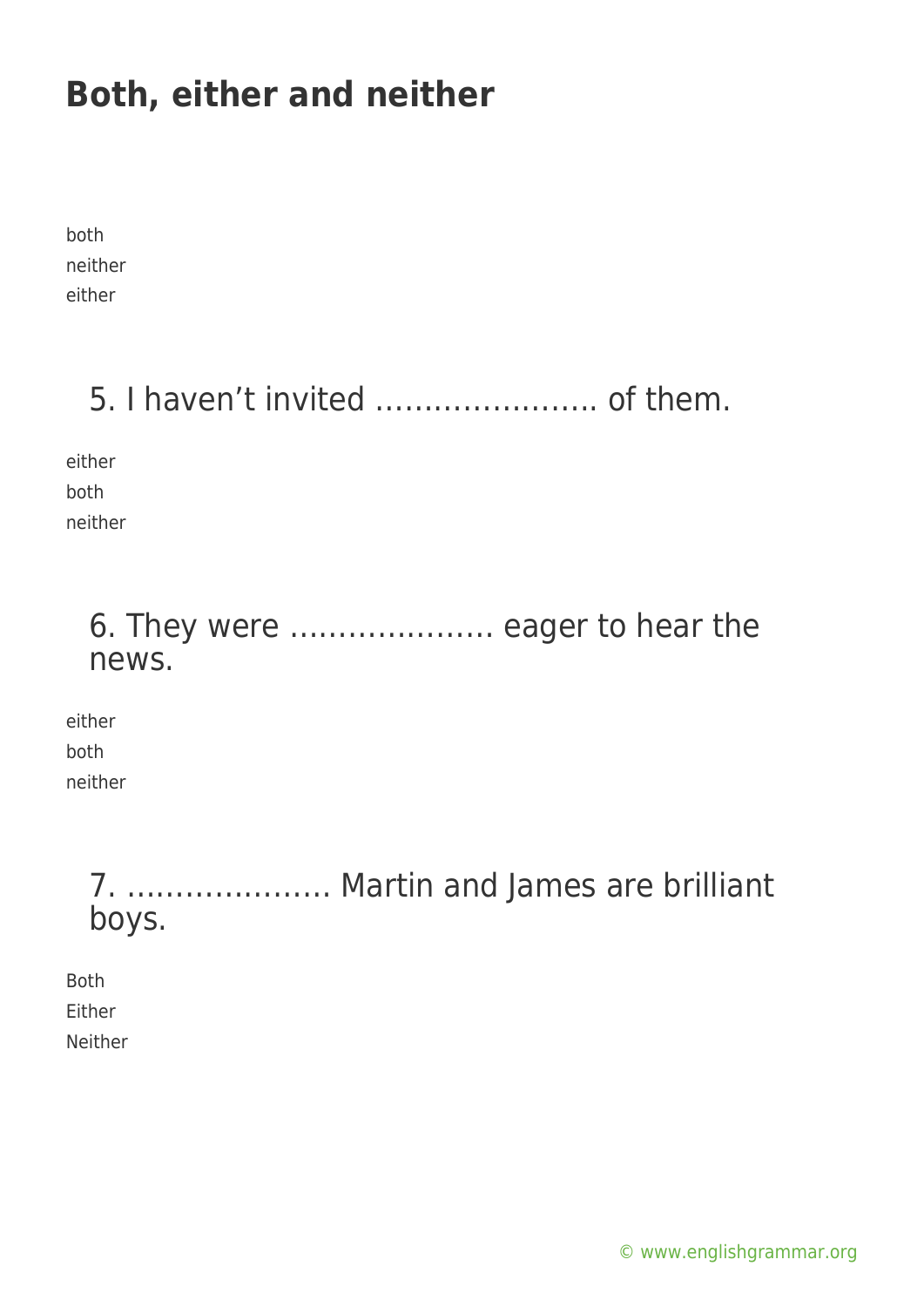#### 8. 'I know you don't like me. I don't like you ………………………

both either neither

### 9. ………………… Martin nor James turned up today.

Both Either Neither

### 10. She is ………………….. intelligent nor hardworking.

neither either both

#### Answers

- 1. I didn't like either of these two dresses.
- 2. I like neither of these. Have you got another one?